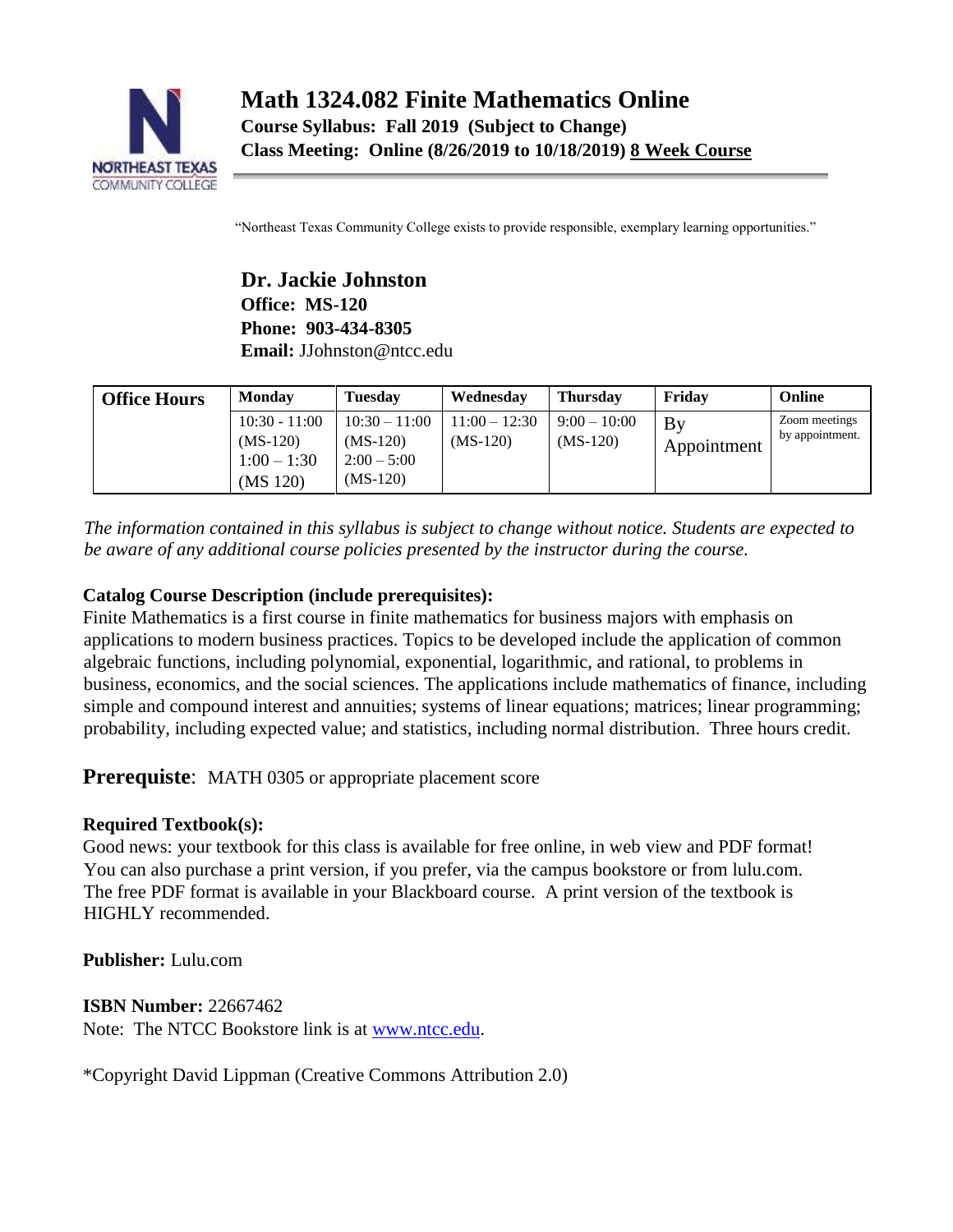## **Recommended Reading(s):**  None **Student Learning Outcomes:**

Upon successful completion of this course, students will

**1324.1** Apply elementary functions, including linear, quadratic, polynomial, rational, logarithmic, and exponential functions to solving real-world problems.

**1324.2** Solve mathematics of finance problems, including the computation of interest, annuities, and amortization of loans.

**1324.3** Apply basic matrix operations, including linear programming methods, to solve application problems.

**1324.4** Demonstrate fundamental probability techniques and application of those techniques, including expected value, to solve problems.

**1324.5** Apply statistical analyses including measures of center, measures of variation, and the normal distribution to model applications to solve real-world problems.

## **Core Curriculum Purpose and Objectives:**

Through the core curriculum, students will gain a foundation of knowledge of human cultures and the physical and natural world; develop principles of personal and social responsibility for living in a diverse world; and advance intellectual and practical skills that are essential for all learning.

Courses in the foundation area of mathematics focus on quantitative literacy in logic, patterns, and relationships. In addition, these courses involve the understanding of key mathematical concepts and the application of appropriate quantitative tools to everyday experience.

## **College Student Learning Outcomes:**

## Critical Thinking Skills

**CT.1** Students will demonstrate the ability to 1) analyze complex issues, 2) synthesize information, and 3) evaluate the logic, validity, and relevance of data.

## Communication Skills

**CS.1** Students will effectively develop, interpret and express ideas through written communication.

## Empirical and Quantitative Skills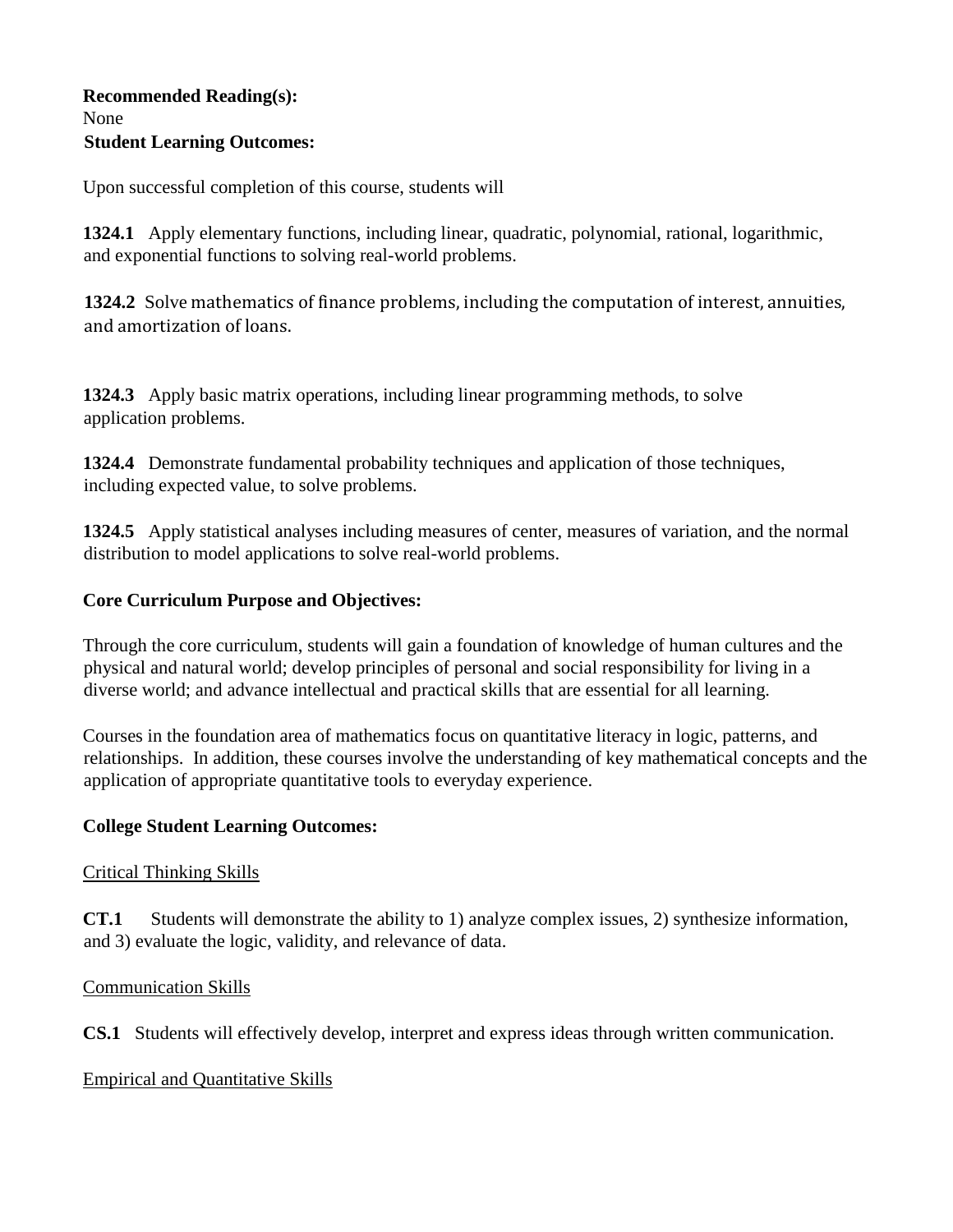**EQS.1** Students will manipulate numerical data or observable facts by organizing and converting relevant information into mathematical or empirical form

**EQS.2** Students will analyze numerical data or observable facts by processing information with correct calculations, explicit notations, and appropriate technology.

**EQS.3** Students will draw informed conclusions from numerical data or observable facts that are accurate, complete, and relevant to the investigation.

## **SCANS Skills:**

N/A

## **Course Outline:**

- I. Equations, Functions, and Graphs
	- A. Equations of Lines
	- B. Linear Inequalities
	- C. Functions and Graphs
	- D. Applications of Linear Functions
- II. More Functions; The Mathematics of Finance
	- A. Quadratic Functions with Applications
	- B. Exponential Functions with Applications
	- C. Logarithmic Functions
	- D. Simple Interest and Discount
	- E. Compound Interest

## III. Systems of Linear Equations

- A. Systems of Linear Equations with Applications
- B. Matrix Operations with Applications
- C. Graphing Linear Inequalities in Two Variables
- D. Linear Programming: The Graphical Method with Applications
- E. Maximization

## IV. Probability Analyses

- A. Sets, Venn Diagrams, Experiments, Sample Spaces
- B. Basic Concepts: Rules for Addition, Complements, Odds
- C. Conditional Probability, Independence
- D. Probability Distributions and Expected Value
- E. Multiplication Principle, Permutations, and Combinations

# V. Statistics

- A. Introduction
- B. Descriptive Statistics
- C. Probability Distributions
- D. Normal Distribution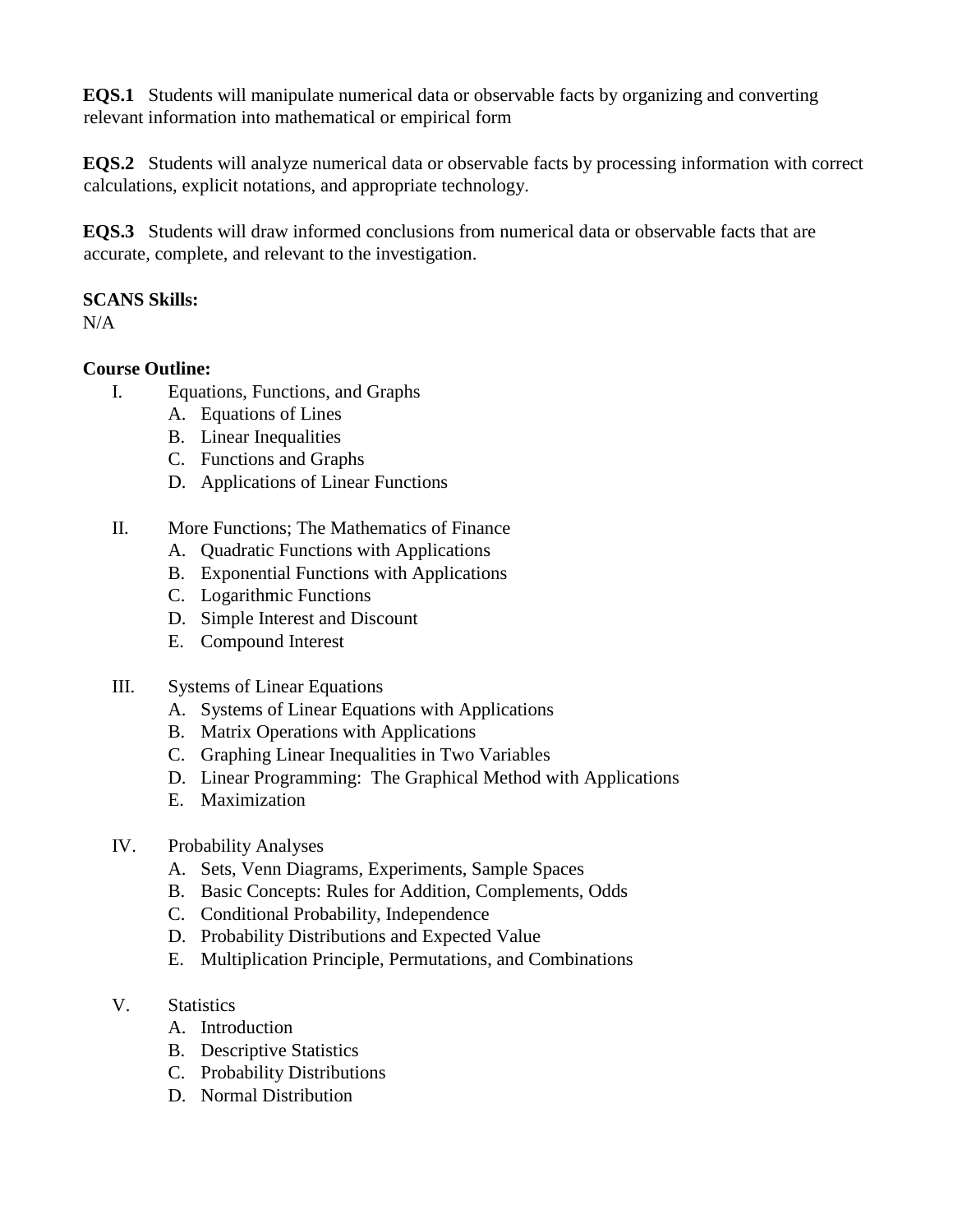**Lectures & Discussion:** This is an eight-week online class where students are required to access graded activities on Blackboard Learning Management System. A typical class will involve general participation by all members in discussions regarding the mathematical principles and procedures being studied. Some small as well as large group activities will be employed, and students are expected to develop as team members as well as individuals.

**Tests/Exams:** Exam information is located below in the Evaluation/Grading Policy. Dates for the exams will be set in Blackboard Material covered in each exam is in the course outline above.

**Assignments:** Submission of homework problems will be determined on a section-by-section basis. Assignments are subject to change. Homework will be completed via an online homework manager, MyOpenMath. Homework via MOM is graded when submitted. Discussions and/or drop-box assignments will be graded within 72 hours **after** the due date.

#### **Evaluation/Grading Policy:**

A series of online Blackboard engagement opportunities including discussions, drop-box assignments and online homework problems will be worth 40%. A Midterm, and Final exam will contribute 60% to the final grade.

| Midterm Exam                 | 30%          |       |
|------------------------------|--------------|-------|
| Homework/Participation Grade | 40%          |       |
| Final Exam                   |              | 30%   |
|                              | <b>TOTAL</b> | 100\% |

Make-up exams will not be given unless the student has coordinated with the instructor at least two days prior to the exam. Late work for whatever reason will incur a penalty unless otherwise indicated by the instructor. Any approved makeup will be in conjunction with the final course examination. **The Midterm and Final Exam MUST be proctored**. If you have any questions or concerns, please contact the instructor.

Grading System

| "A" | 90-100%   |
|-----|-----------|
| "R" | 80-89%    |
| "C" | 70-79%    |
| "D" | 60-69%    |
| "F" | Below 60% |

**Other Course Requirements:** A graphing calculator is required. Please contact the instructor before purchasing a calculator. A free online TI-83 will be available online in Bb. Note: The NTCC Bookstore link is [at www.ntcc.edu.](http://www.ntcc.edu/)

## **Student Responsibilities/Expectations:**

Students are expected to abide by Netiquette rules when communicating online. See this link for details http://www.albion.com/netiquette/corerules.html.